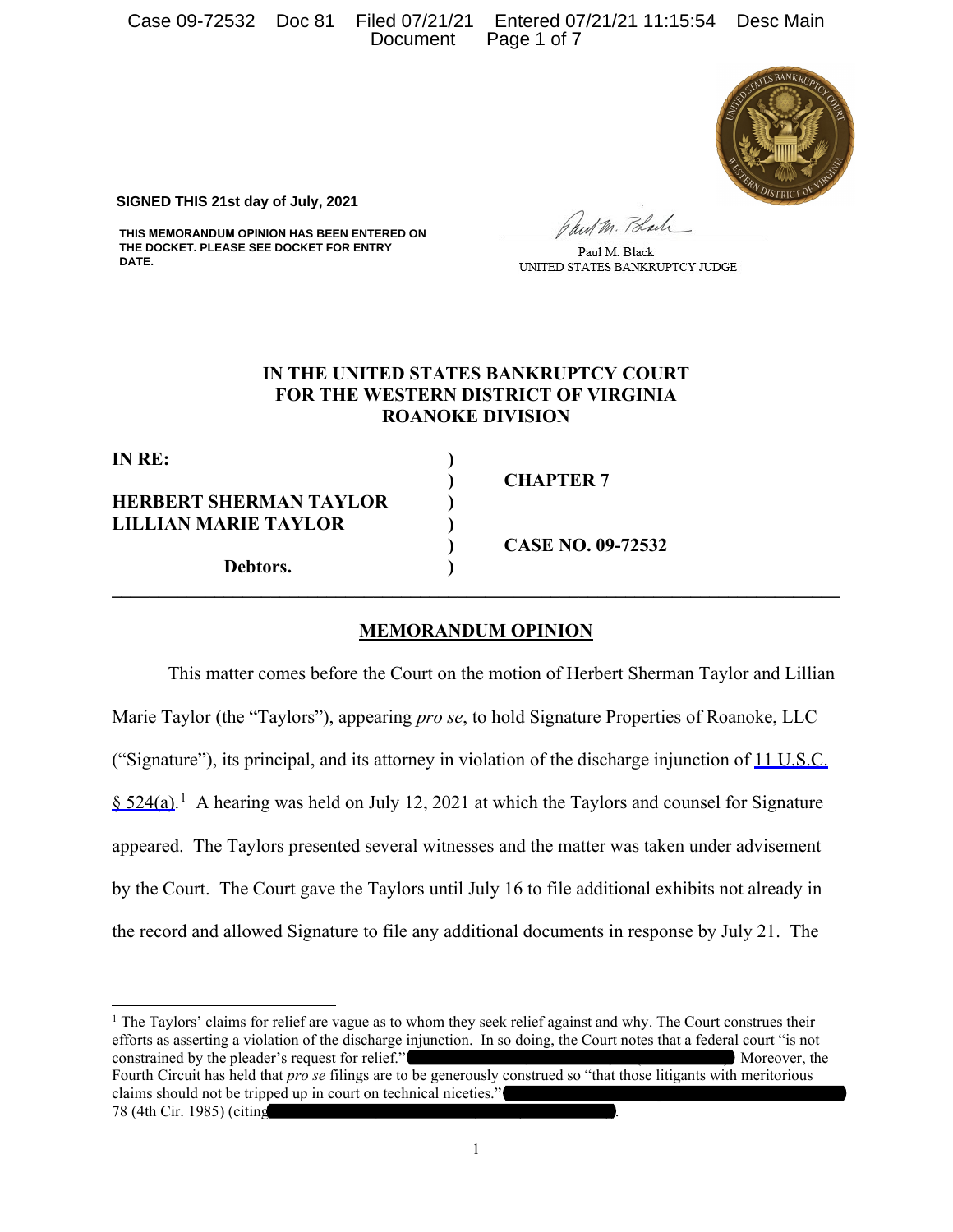## Case 09-72532 Doc 81 Filed 07/21/21 Entered 07/21/21 11:15:54 Desc Main Page 2 of 7

Taylors filed additional exhibits on July 13, 14 and 15. Signature filed its Supplemental Response on July 20. The matter is now ready for decision. For the reasons set forth below, the Court will deny the Taylors' motion.

# **STATEMENT OF THE CASE**

The Taylors filed a voluntary Chapter 13 petition in this Court on October 2, 2009. At

the Taylors' request, the case was subsequently converted to one under Chapter 7 of the

Bankruptcy Code on January 28, 2010. On February 5, 2010, American Home Mortgage

Servicing, Inc., as Servicing Agent for Wells Fargo Bank, N.A. as Trustee for MASTR Asset

Backed Securities Trust 2004-OP1 (the "Lender") filed a motion for relief from the automatic

stay against the Taylors' principal residence, generally known as 709 Tuck Street NE, Roanoke,

Virginia 24012 (the "Property"). ECF 34. The motion alleged that the Taylors were delinquent

in excess of \$20,099.76 through February 28, 2010. *Id.* 

On March 11, 2010, after initially contesting the motion for relief, the Taylors consented to the entry of an Order lifting the stay against the Property. In pertinent part, the Order provides as follows:

The debtor [sic] having no defense to the relief requested by the movant and the Trustee having filed no response, relief was granted.

IT IS HEREBY ORDERED that the automatic stay provided for by Section 362(a) of the United States Bankruptcy Code is hereby lifted to allow American Home Mortgage Servicing, Inc., as Servicing Agent for Wells Fargo Bank, N.A. as Trustee for MASTR Asset Backed Securities Trust 2004-OP1 to exercise its rights under state law for the property known as:

709 Tuck Street, NE, Roanoke, Virginia 24012.

The automatic stay shall also be lifted to allow the successful purchaser to take whatever lawful steps it deems necessary to obtain possession of the abovementioned property pursuant to Virginia law.

ECF 48. The Taylors subsequently received their discharge on April 27, 2010, and the case was closed on May 26, 2010. ECF 52, 56.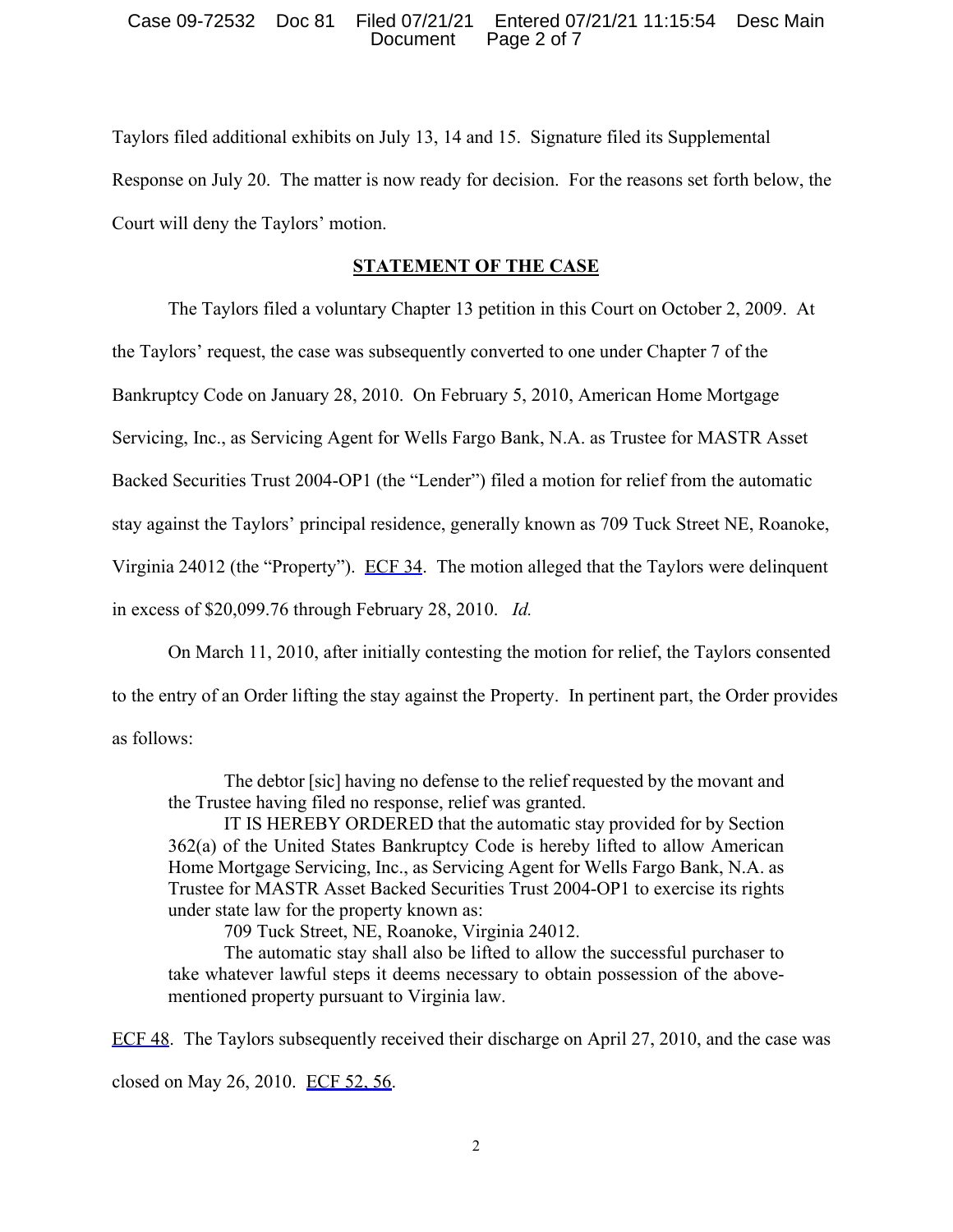#### Case 09-72532 Doc 81 Filed 07/21/21 Entered 07/21/21 11:15:54 Desc Main Document Page 3 of 7

Thereafter, the Lender moved to foreclose. Despite conceding in the bankruptcy case that they had no defense to the motion for relief from stay, the Taylors subsequently developed a contentious relationship with the Lender in state court. According to an accounting filed with the Commissioner of Accounts for the City of Roanoke, Virginia, it appears that the Property was foreclosed on August 19, 2016, with the Lender being the high bidder at the sale. ECF 62-1, pp. 16-19. A Trustee's Deed dated August 31, 2016 was recorded as Instrument No. 160009280 in the Clerk's Office of the City of Roanoke, Virginia conveying title to the Lender. ECF 62-1, pp. 38-41. Thereafter, by certified letter dated September 29, 2016, the Lender, and at the time of the letter the owner of the Property, made demand for possession against the Taylors as occupants. An unlawful detainer was subsequently filed against the Taylors, as defendants, in the Roanoke City General District Court. From the record submitted by the Taylors, it appears that the Lender prevailed on September 5, 2017 in General District Court as the Lender obtained a judgment for possession. The Taylors then appealed to the Circuit Court for the City of Roanoke. ECF 62-1, pp. 56-57. The Circuit Court affirmed the General District Court by Order entered December 7, [2](#page-2-0)017.<sup>2</sup> The Circuit Court Order further provided as follows: "[I]t is further ORDERED, that the Defendants/Appellants shall vacate the property located at 709 Tuck Street NE, Roanoke, Virginia 24012 by December 31, 2017." ECF 62-1, p. 50.

For unexplained reasons, the writ of possession was not executed against the Taylors by the Lender. Instead, the Lender sold the Property to Signature by Special Warranty Deed dated December 15, 2020, and recorded in the Clerk's Office of the City of Roanoke Circuit Court on

<span id="page-2-0"></span><sup>&</sup>lt;sup>2</sup> The record reflects that the Taylors were represented by attorney Phillip E. Brown in the bankruptcy case, attorney James A. Steele III in the General District Court case, and attorney Melvin Hill in the Circuit Court case. The Court takes judicial notice from the docket of the Supreme Court of Virginia that a petition for appeal was made to that court, which was refused on September 18, 2018. A different set of attorneys represented the Taylors in that appeal. Mr. Brown withdrew as counsel in the bankruptcy case, with leave of court, after the *pro se* motion to reopen this case was filed.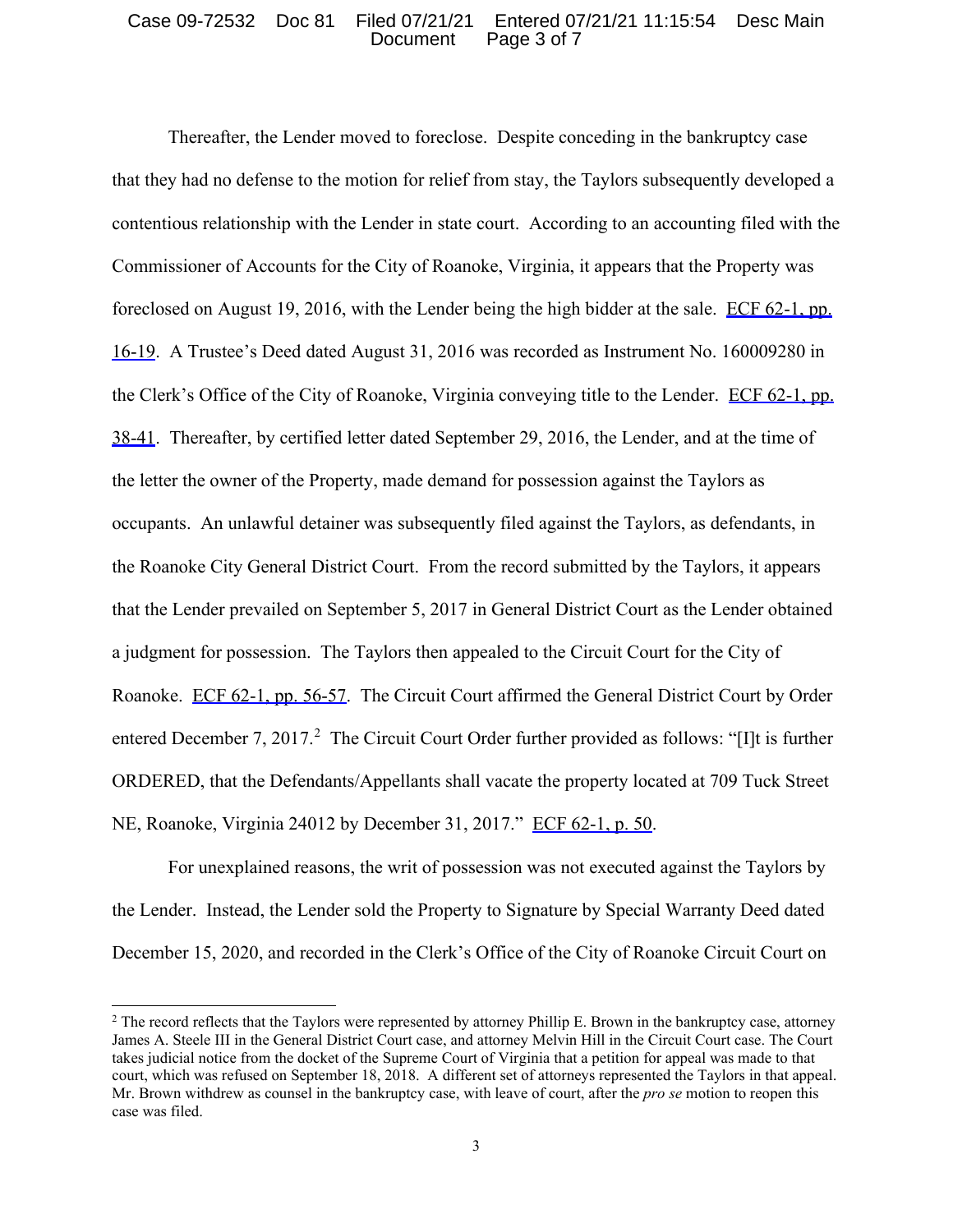#### Case 09-72532 Doc 81 Filed 07/21/21 Entered 07/21/21 11:15:54 Desc Main Document Page 4 of 7

December 16, 2020 as Instrument No. 200013661. ECF 62-1, pp. 59-61. Signature made demand for possession against the Taylors on January 6, 2021, and subsequently filed its own unlawful detainer against the Taylors in Roanoke City General District Court. Thereafter, after a judgment was rendered against them, the Taylors appealed again to the Roanoke City Circuit Court, which affirmed. It appears that the Taylors either vacated the Property voluntarily or were evicted. At the hearing conducted on July 12, 2021, it was explained that the Taylors no longer are in possession of the Property, but now reside with their daughter. The Taylors, having failed at every level in state court in an effort to retain the Property, now come to this Court for assistance. While the Court is sympathetic to the Taylors, who are very emotional about the loss of the Property, there is no assistance this Court can provide.<sup>[3](#page-3-0)</sup>

## **JURISDICTION**

This Court has jurisdiction of this matter by virtue of the provisions of 28 U.S.C. §§ 1334(a) and 157(a) and the referral made to this Court by Order from the District Court on December 6, 1994 and Rule 3 of the Local Rules of the United States District Court for the Western District of Virginia. This Court further concludes that this matter is a "core" bankruptcy proceeding within the meaning of 28 U.S.C.  $\frac{$157(b)(2)(A)}{20(A)}$  and  $\frac{100}{20(A)}$ .

## **CONCLUSIONS OF LAW**

A debtor's desire to pursue a violation of the discharge injunction is an appropriate reason to reopen a closed bankruptcy case, in that 11 U.S.C. § 524(a)(2) provides that a discharge operates as an injunction against efforts to collect debt as a personal liability of the debtor. However, there is an important caveat to the discharge injunction. There is little to

<span id="page-3-0"></span><sup>&</sup>lt;sup>3</sup> The Taylors called Samuel Huffman, an employee of Wells Fargo, to testify that he was unable to locate any records of the Taylors being indebted to the bank. The documents filed by the Taylors, which are the primary documents cited above, set forth the background of this dispute, especially what happened in state court after their discharge was obtained. Mr. Huffman's testimony was neither helpful nor instructive.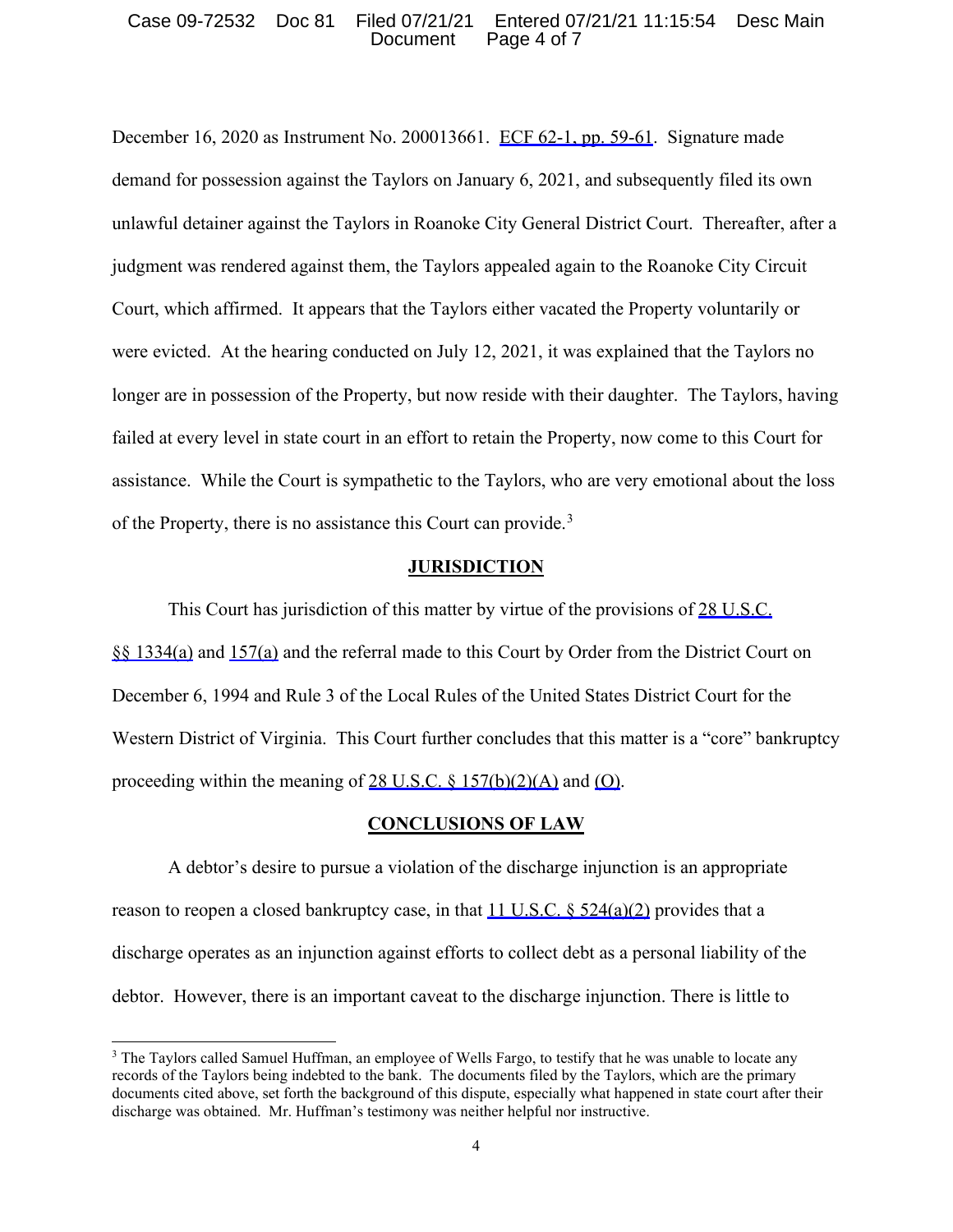### Case 09-72532 Doc 81 Filed 07/21/21 Entered 07/21/21 11:15:54 Desc Main Document Page 5 of 7

prevent a creditor from proceeding *in rem* against the debtor's property when such property

secures a pre-petition debt. *Thompson v. Board of Trustees of the Fairfax Cnty. Police Officers* 

*Ret. System (In re Thompson)*, 182 B.R. 140, 154 (Bankr. E.D. Va. 1995). As stated in

#### *Thompson*,

A discharge affects a debtor's liability *in personam.* It "operates to permanently stay any attempt to hold the debtor personally liable for discharged debts." *River Place East Housing Corp. v. Rosenfeld (In re Rosenfeld),* 23 F.3d 833, 836 (4th Cir.), *cert. denied,* 513 U.S. 874, 115 S.Ct. 200, 130 L.Ed.2d 131 (1994). Unless a security interest or lien is avoided, a discharge has little, if any, impact on a creditor's ability to proceed *in rem* against the property securing the claim. *See Johnson v. Home State Bank,* 501 U.S. 78, 82–83, 111 S.Ct. 2150, 2153, 115 L.Ed.2d 66 (1991) ( "[The Bankruptcy] Code provides that a creditor's right to foreclose on the mortgage survives or passes through the bankruptcy."); *Farrey v. Sanderfoot,* 500 U.S. 291, 297, 111 S.Ct. 1825, 1829, 114 L.Ed.2d 337 (1991) ("Ordinarily, liens and other secured interests survive bankruptcy.").

*Thompson*, 182 B.R. at 154, *subsequently aff*'*d*, 92 F.3d 1182 (4th Cir. 1996); See also, *In re Roberts*, No. 10-51861, 2013 WL 1844709 (Bankr. W.D. Va 2013).

That is what happened here. The Taylors received their discharge, and prior to that, the Lender also received relief from stay. The Lender exercised its rights as it was permitted to do under its loan documents and applicable state law. There is no evidence in any of the documents submitted to the Court or otherwise that the Lender or Signature have attempted to enforce any personal liability against the Taylors for a debt that was discharged in bankruptcy. The sole action taken was by the Lender to exercise its *in rem* rights against the Property. In so doing, it bid in the Property at the foreclosure sale, took title, and subsequently sold it to Signature. Signature was within its rights to pursue its entitlement to possession in state court, which it appears to have done. It seeks to enforce no debt discharged in bankruptcy as a personal liability of the Taylors. There is no evidence of any violation of the discharge injunction.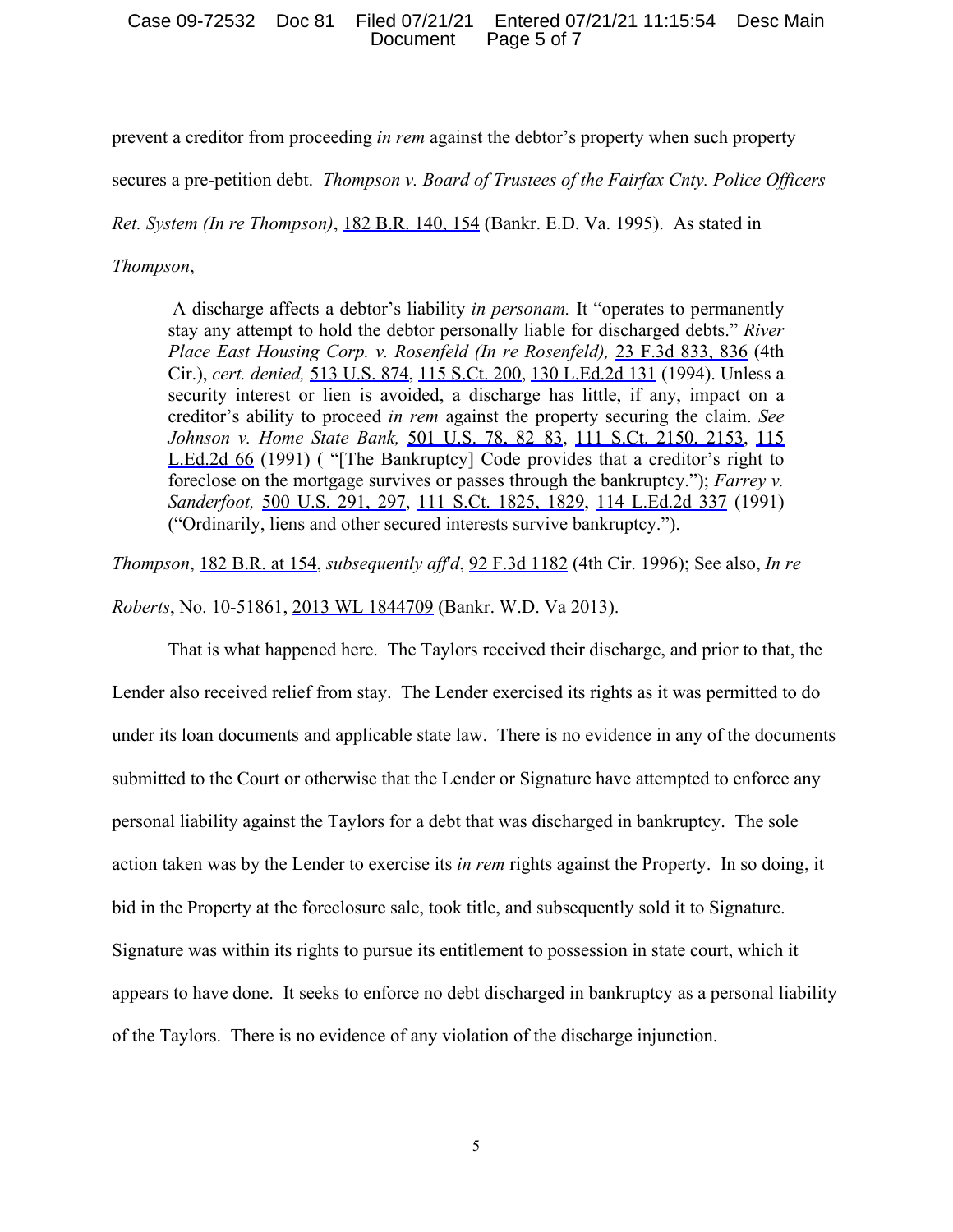## Case 09-72532 Doc 81 Filed 07/21/21 Entered 07/21/21 11:15:54 Desc Main Document Page 6 of 7

To the extent the Taylors seek to challenge the actions of a state court before this Court,

this Court cannot and does not sit to review state court judgments. "'Federal bankruptcy courts,

like the federal district courts, are courts of limited jurisdiction. *Canal Corp. v. Finnman* (*In re* 

*Johnson*), 960 F.2d 396, 399 (4th Cir.1992).'" *In re Kirkland*, 600 F.3d 310, 315 (4th Cir. 2010).

Further, as stated in *Jordahl v. Democratic Party of Virginia*, 947 F. Supp. 236, 240 (W.D. Va.

1996), *aff*'*d*, 122 F.3d 192 (4th Cir. 1997),

United States District Courts lack the authority to "sit in direct review of state court decisions." *D.C. Court of Appeals v. Feldman,* 460 U.S. 462, 483 n. 16, 103 S.Ct. 1303, 1315 n. 16, 75 L.Ed.2d 206 (1983) (quoting *Atlantic Coast Line R. Co. v. Locomotive Engineers,* 398 U.S. 281, 296, 90 S.Ct. 1739, 1747, 26 L.Ed.2d 234 (1970)). *See also Rooker v. Fidelity Trust Co.,* 263 U.S. 413, 44 S.Ct. 149, 68 L.Ed. 362 (1923). This prohibition, which has come to be known as the Rooker–Feldman doctrine, extends not only to constitutional claims that were presented to or adjudicated by the state court but also to those that are "inextricably intertwined" with a state judgment. *Feldman,* 460 U.S. at 486–87, 103 S.Ct. at 1316–17. *See also Guess v. Board of Medical Examiners of N.C.,* 967 F.2d 998, 1004 n. 2 (4th Cir. 1992); *Leonard v. Suthard,* 927 F.2d 168, 169–170 (4th Cir. 1991); *Czura v. Supreme Court of S.C.,* 813 F.2d 644, 646 (4th Cir. 1987). Moreover, the Rooker– Feldman doctrine precludes review not only of adjudications of a state's highest court but decisions of lower state courts as well. *See Port Authority Police Benevolent Ass*'*n v. Port Authority of N.Y. and N.J. Police Dep't,* 973 F.2d 169, 177 (3d Cir. 1992).

The Rooker-Feldman doctrine equally applies to United States Bankruptcy Courts. *Young v.* 

*Doe (In re Young)*, No. 16-60353, A.P. No. 16-06006, 2017 WL 391864 (Bankr. W.D. Va. Jan.

25, 2017).

The Property was scheduled as an asset of the Taylors and was not otherwise

administered at the time of closing the bankruptcy estate. It was deemed abandoned to the

Taylors when the case was closed. 11 U.S.C. § 554(c). The stay was lifted by consent prior to